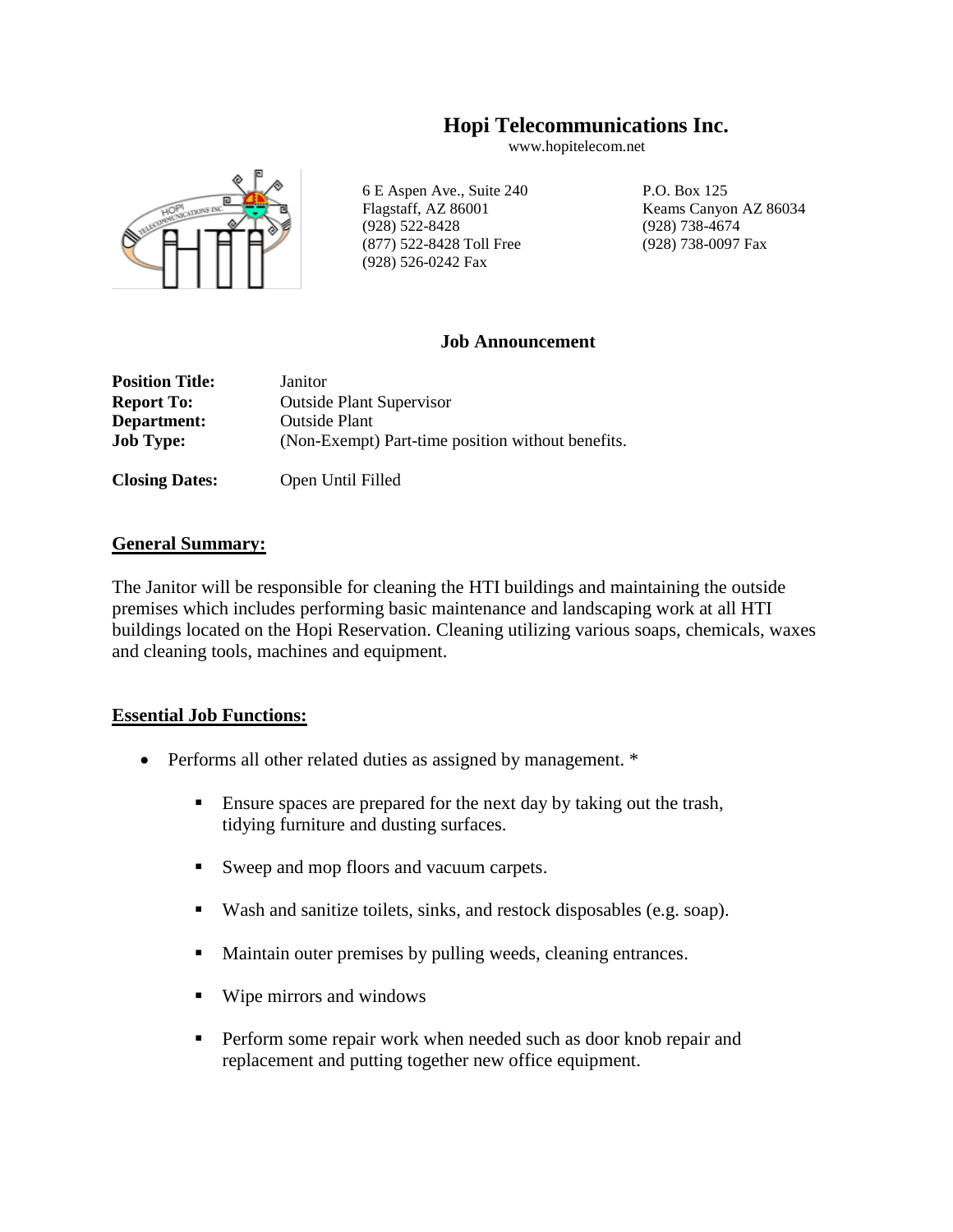- Undertake occasional janitorial tasks such as snow removal from the sidewalks during the winter months, lifting heavy items, moving chairs etc.
- Inventory of cleaning supplies and assist with ordering supplies.
- Ensure safe work environment.

\*These tasks do not meet the Americans With Disabilities Act definition of essential job functions and are usually less than 5% of time spent. However, these tasks still constitute important performance aspects of the job.

# **Knowledge, Skills, and Abilities:**

- Knowledge of use and maintenance of industrial cleaning equipment and appliances
- Knowledge of company policies and procedures.
- Familiarity with basic landscaping and handyman practices.
- Ability to communicate with co-workers and various business contacts in a professional and courteous manner.
- Ability to pay close attention to detail.
- Ability to work independently.
- Ability to effectively function as a team player.

## **Requirements:**

Experience sufficient to successfully perform the essential duties of the job. Possess a valid Arizona Driver License and must pass a background check.

## **Education and Experience:**

A High School diploma is preferred but not required, plus one (1) year equivalent work experience are helpful.